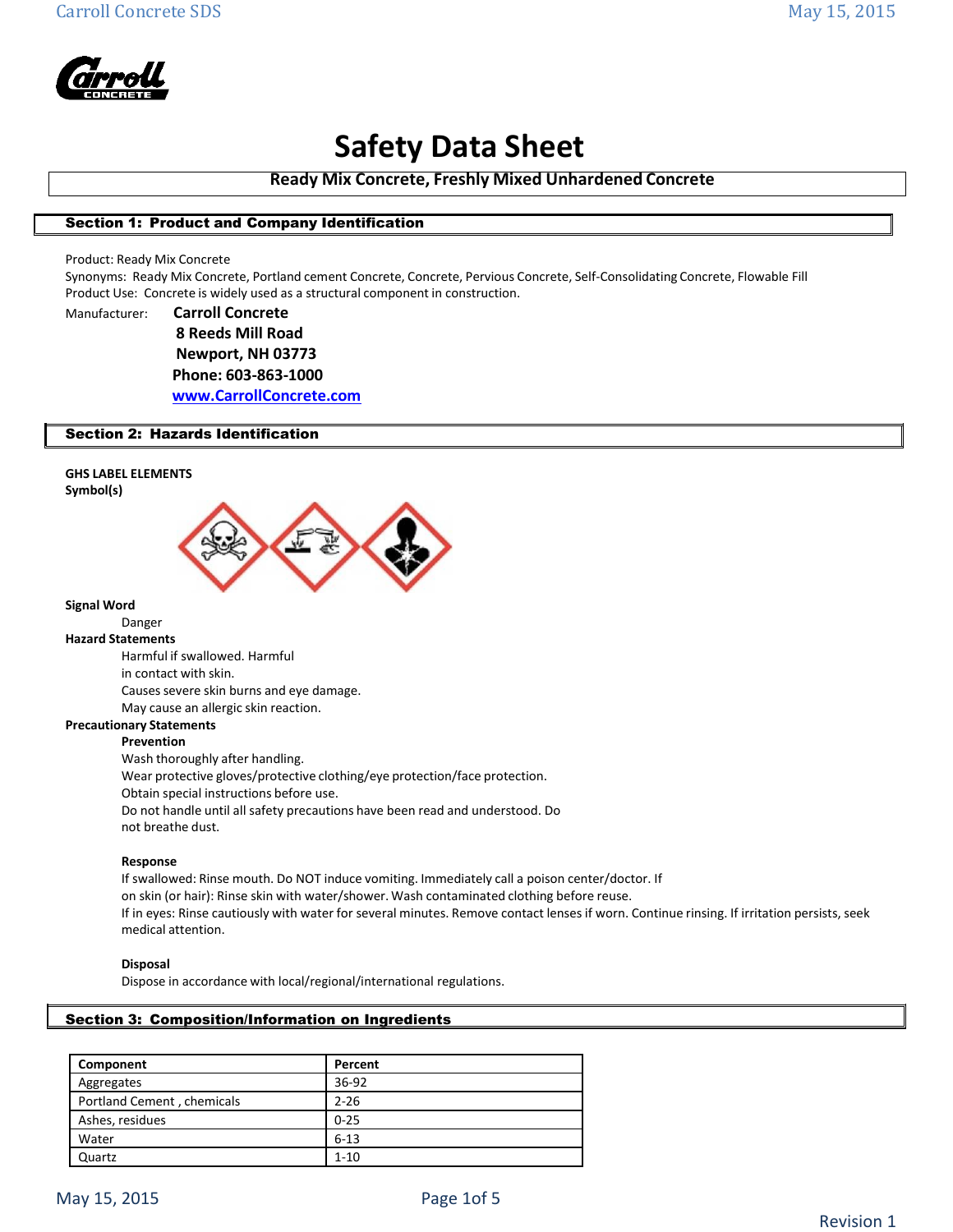## **Ready Mix Concrete, Freshly Mixed Unhardened Concrete**

## **Component Information/Information on Non‐Hazardous Components**

## **General Product Information**

Trace Elements: Ready‐Mix concrete is made from materials mined from the earth. Trace amounts of naturally occurring elements might be detected during chemical analysis of these materials.

## Section 4: First Aid Measures

#### **First Aid: Eyes**

Immediately flush eyes thoroughly with water. Continue flushing eye for at least 15 minutes, including under eye lids, to remove all particles. Call physician if irritation persists.

#### **First Aid: Skin**

Wash skin with cool water and pH-neutral soap or a mild detergent intended for use on skin. Seek medical treatment if irritation is caused by prolonged exposure to wet concrete, liquids from wet concrete products, or prolonged wet skin exposure to the dry ingredients in Ready‐Mix concrete.

#### **First Aid: Ingestion**

Do not induce vomiting. If conscious, have the victim drink plenty of water and call a physician immediately.

#### **First Aid: Inhalation**

Remove to fresh air. Seek medical help if coughing and other symptoms do not subside. (Inhalation of gross amounts of the dry ingredients in Ready‐Mix concrete requires immediate medical attention.)

## Section 5: Fire Fighting Measures

#### **General Fire Hazards**

See Section 9 for Flammability

Properties. Non‐combustible.

#### **Hazardous Combustion Products**

#### None

**Extinguishing Media**

Use appropriate extinguishing media for surrounding fire.

#### **Unsuitable Extinguishing Media**

None

#### **Fire Fighting Equipment/Instructions**

Firefighters should wear full protective gear.

#### Section 6: Accidental Release Measures

#### **Recovery and Neutralization**

Stop the flow of material, if this is without risk.

#### **Materials and Methodsfor Clean‐Up**

Collect dry material using a scoop. Avoid actions that cause dust to become airborne. Avoid inhalation of dust and contact with skin. Scrape up wet material and place in an appropriate container. Allow the material to harden before disposal.

**Emergency Measures**

#### Keep unnecessary personnel away.

**Personal Precautions and Protective Equipment**

Wear appropriate personal protective equipment as described in Section 8.

#### **Environmental Precautions**

Do not attempt to wash wet concrete down sewers or storm drains.

## **Prevention of Secondary Hazards**

None

## Section 7: Handling and Storage

#### **Handling Procedures**

Avoid contact with eyes and skin. Promptly remove clothing which is wet with concrete and launder before reuse. Wash thoroughly after exposure to wet concrete mixtures. Wet Ready‐Mix concrete is alkaline. As such it is incompatible with acids, ammonium salts and aluminum metal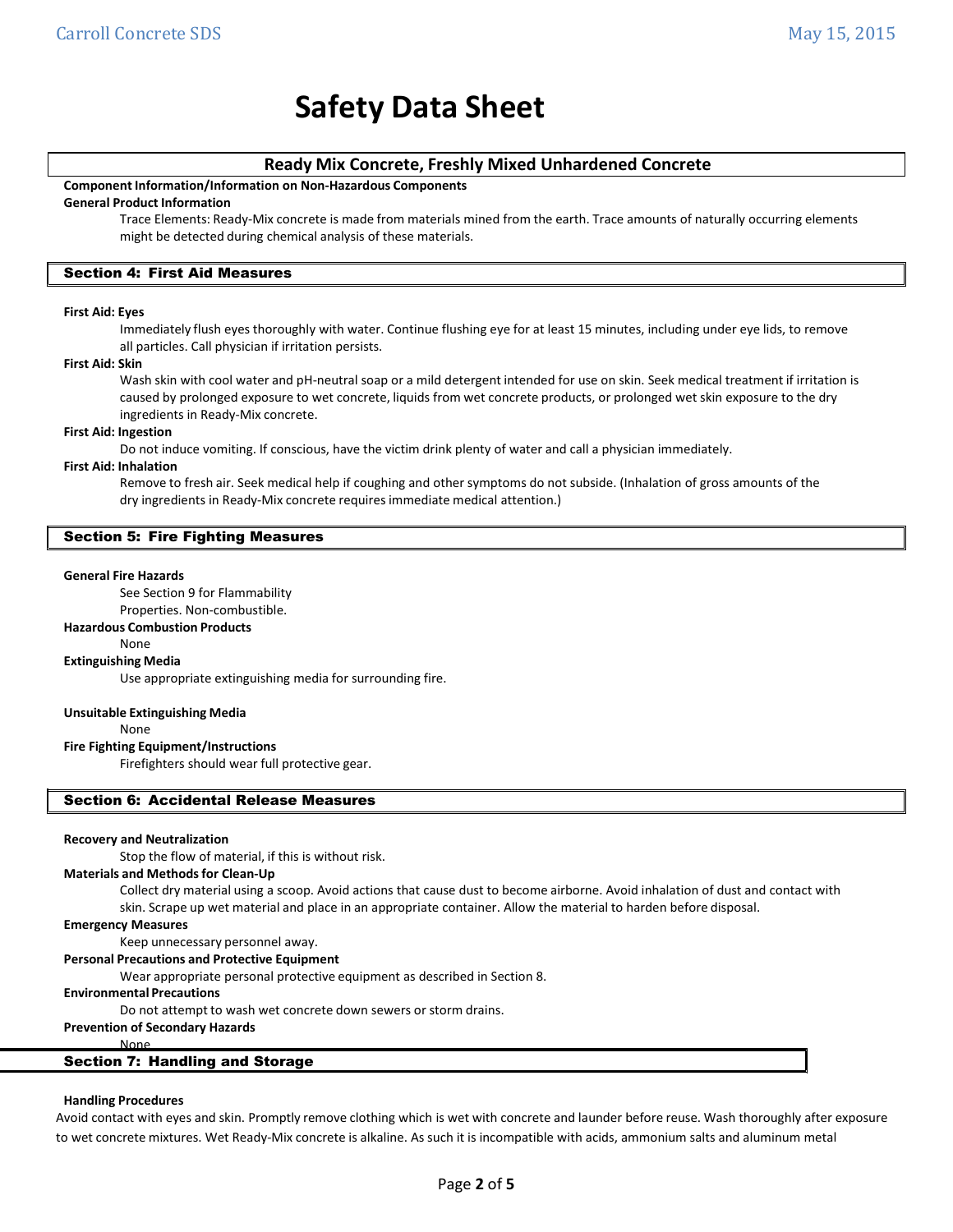## **Ready Mix Concrete, Freshly Mixed Unhardened Concrete**

## Section 8: Exposure Controls/Personal Protection

#### **Engineering Measures**

Use local exhaust or general dilution ventilation to control exposure within applicable limits.

#### **Personal Protective Equipment: Respiratory**

Use local or general ventilation to control exposures below applicable exposure limits. NIOSH or MSHA approved particulate filter respiratorsshould be used in the context of respiratory protection program meeting the requirements of the OSHA respiratory protection standard [29 CFR 1910.134] to control exposures when ventilation or other controls are inadequate or discomfort or irritation is experienced. Use appropriate respirator/filter cartridge selection.

#### **Personal Protective Equipment: Hands**

Where prolonged exposure to unhardened concrete products might occur, wear impervious gloves to eliminate skin contact. Periodically wash areas contacted by wet cement or its dry ingredients with a pH neutral soap and water. Wash again at the end of the work. If irritation persists, immediately wash the affected area and seek treatment.

#### **Personal Protective Equipment: Eyes**

When engaged in activities where wet concrete or its dry ingredients could contact the eye, wear safety glasses with side shields or goggles.

#### **Personal Protective Equipment: Skin and Body**

Where prolonged exposure to unhardened concrete products might occur, wear impervious clothing to eliminate skin contact. Where required, wear boots that are impervious to water to eliminate foot and ankle exposure. If clothing becomessaturated with wet concrete, it should be removed and replaced with clean dry clothing.

### Section 9: Physical and Chemical Properties

| Appearance:              | Gray granular mixture. | Odor:                    | None             |
|--------------------------|------------------------|--------------------------|------------------|
| <b>Physical State:</b>   | Liquid, semi-solid     | pH:                      | 12-13 (in water) |
| <b>Vapor Pressure:</b>   | Not Applicable         | <b>Vapor Density:</b>    | Not Applicable   |
| <b>Boiling Point:</b>    | Not Applicable         | <b>Melting Point:</b>    | Not Applicable   |
| Solubility (H2O):        | Slightly soluble       | <b>Specific Gravity:</b> | 1.70-3.00        |
| <b>Evaporation Rate:</b> | Not Applicable         | VOC:                     | Not Determined   |
| Ignition:                | Non-Flammable          | <b>Flash Point:</b>      | None             |

## Section 10: Chemical Stability and Reactivity Information

#### **Chemical Stability**

This is a stable material.

**Hazardous Reaction Potential**

## Will not occur.

## **Incompatible Products**

Wet Ready‐Mix concrete is alkaline. As such it is incompatible with acids, ammonium salts and aluminum metal.

**Hazardous Decomposition Products**

Will not spontaneously occur.

## Section 11: Toxicological Information

#### **Acute Toxicity**

Wet concrete is not known to be toxic. Toxicity related to major components of concrete: cement, fly ash, and silica sand are negated in wet concrete form. The matrix precludes the inhalation of these constituents which could normally be of an occupational safety concern. The admixture and air entraining agents are sulfonate solutions which are not considered toxic.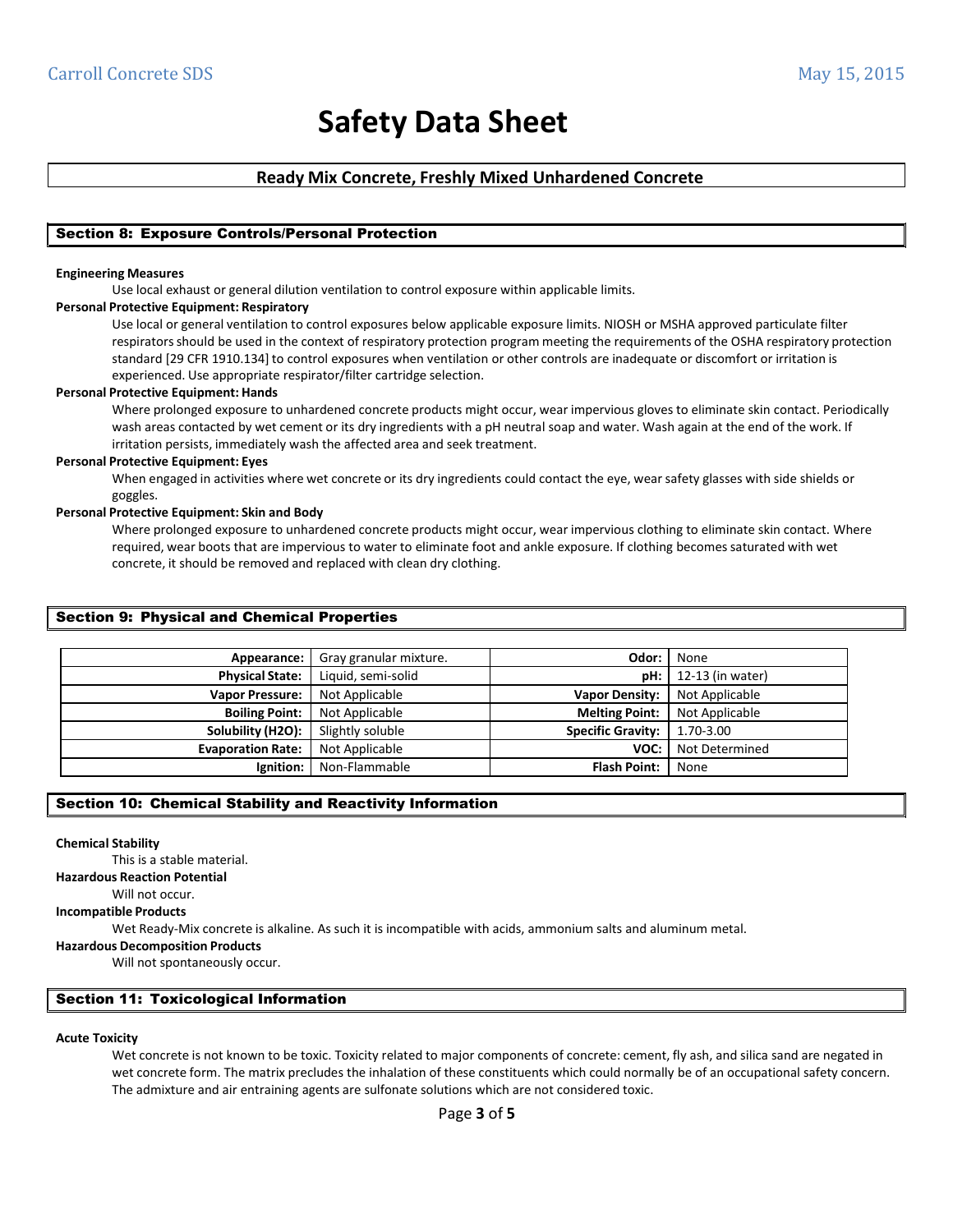## **Ready Mix Concrete, Freshly Mixed Unhardened Concrete**

#### **Potential Health Effects: Skin Corrosion Property/Stimulativeness**

Discomfort or pain cannot be relied upon to alert a person to a hazardous skin exposure. Consequently, the only effective means of avoiding skin injury or illness involves minimizing skin contact, particularly contact with wet concrete. Exposed persons may not feel discomfort until hours after the exposure has ended and significant injury has occurred. Exposure during the handling or mixing of the dry ingredients in Ready‐Mix concrete may cause drying of the skin with consequent mild irritation or more significant effects attributable to aggravation of other conditions. Exposure to wet concrete may cause more severe skin effects including thickening, cracking or fissuring of the skin. Prolonged exposure can cause severe skin damage in the form of (caustic) chemical burns.

#### **Potential Health Effects: Eye Critical Damage/ Stimulativeness**

Exposure to airborne dust during the sawing of hardened concrete or handling/mixing of the dry ingredients in Ready‐Mix concrete may cause immediate or delayed irritation or inflammation. Eye contact by splashes of wet concrete may cause effectsranging from moderate eye irritation to chemical burns. Such exposures require immediate first aid (see Section 4) and medical attention to prevent significant damage to the eye.

#### **Potential Health Effects: Ingestion**

Although inadvertent ingestion of small quantities of wet concrete or its dry ingredients are not known to be harmful, accidental ingestion of larger quantities can be harmful and requires immediate medical attention.

#### **Potential Health Effects: Inhalation**

The ingredients in Ready‐Mix concrete contain crystalline silica. Exposure to these ingredients in excess of the applicable TLV or PEL may cause or aggravate other lung conditions. Exposure to the dry ingredients in Ready‐Mix concrete may cause irritation to the moist mucous membranes of the nose, throat, and upper respiratory system.

#### **Carcinogenicity**

## **A: General Product Information**

May cause cancer.

Crystalline Silica: Exposures to respirable crystalline silica are not expected during the normal use of this product. Prolonged and repeated exposure to airborne free respirable crystalline silica can result in lung disease and/or lung cancer. IARC states that crystalline silica in the form of quartz or cristobalite from occupational sources is carcinogenic to humans (Group 1).

#### **B: Component Carcinogenicity**

#### **Portland Cement, chemicals**

| Quartz         | ACGIH: | Not Classifiable as a Human Carcinogen. However, cement<br>contains trace amounts of crystalline silica and hexavalent<br>chromium which are classified by the IARC and NTP as<br>known human carcinogens. |
|----------------|--------|------------------------------------------------------------------------------------------------------------------------------------------------------------------------------------------------------------|
|                |        |                                                                                                                                                                                                            |
|                | ACGIH: | Suspected Human Carcinogen                                                                                                                                                                                 |
|                | NIOSH: | Potential Occupational Carcinogen                                                                                                                                                                          |
|                | NTP:   | Known Human Carcinogen                                                                                                                                                                                     |
|                | IARC:  | Monograph 100C [2012] Crystalline silica in the form of quartz or                                                                                                                                          |
|                |        | cristobalite is carcinogenic to humans (Group 1)                                                                                                                                                           |
| ctive Tovicity |        |                                                                                                                                                                                                            |

#### **Reproductive Toxicity**

This product is not reported to have any reproductive toxicity effects.

## **Specified Target Organ General Toxicity: Single Exposure**

This product is not reported to have any single exposure specific target organ toxicity effects.

## **Specified Target Organ General Toxicity: Repeated Exposure**

Causes damage to organs through prolonged or repeated exposure (lungs).

## **Aspiration Respiratory Organs Hazard**

This product is not reported to have any aspiration hazards.

## Section 12: Ecological Information

Seek information from appropriate regulatory agencies.